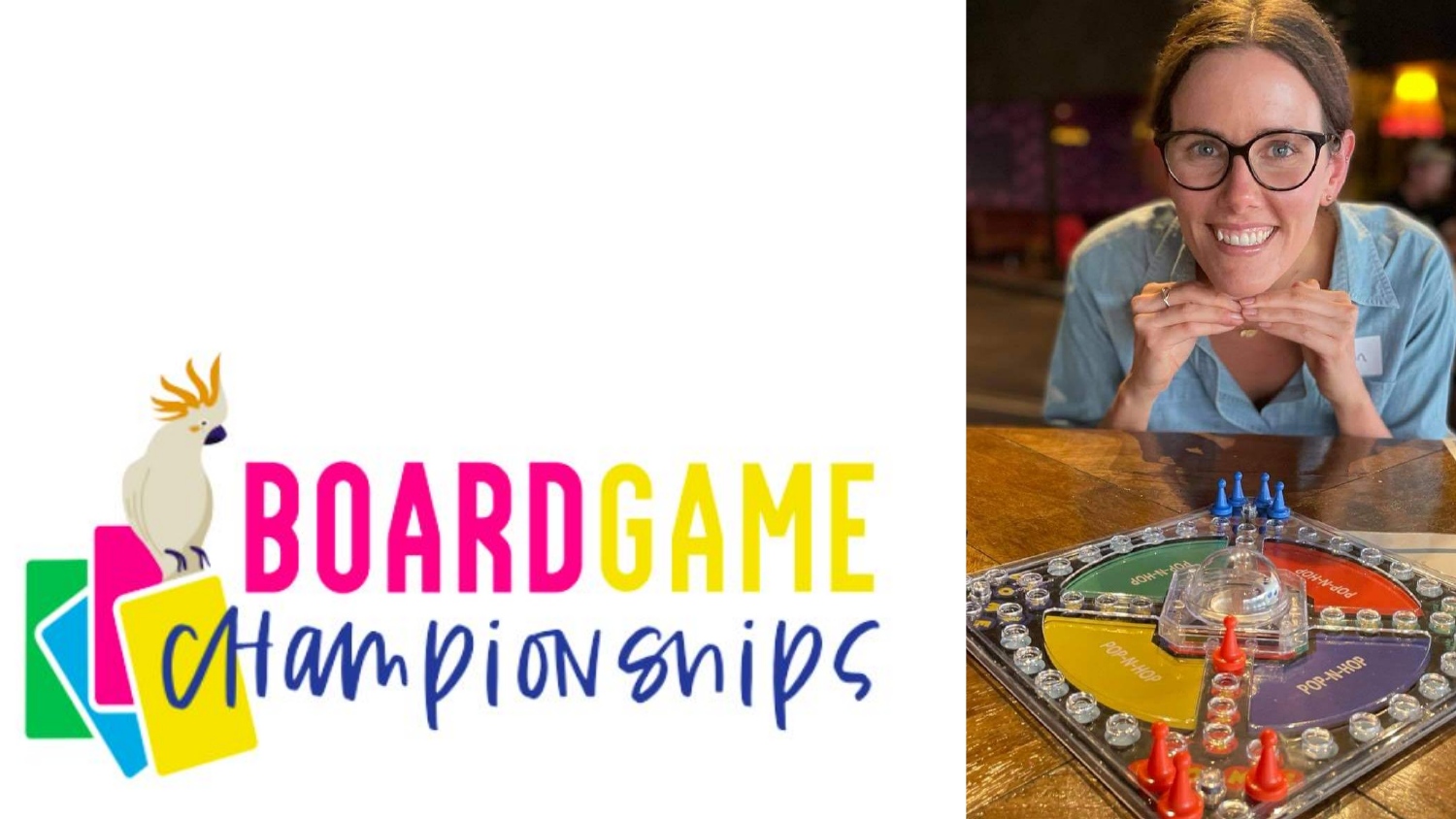# **What is Board Game Championships?**

Board Game Championships is a knock out tournament for classic board game lovers. You get to sit back and relax while the host walks you thought the nights proceedings.

Games will vary between each round from 2 - 6 players including traditional board games, card games and other games of chance or skill. Don't worry if you can't remember the rules, the host takes care of it all.



**You can see the current games on rotation [here](https://www.boardgamechamps.com.au/games)!**

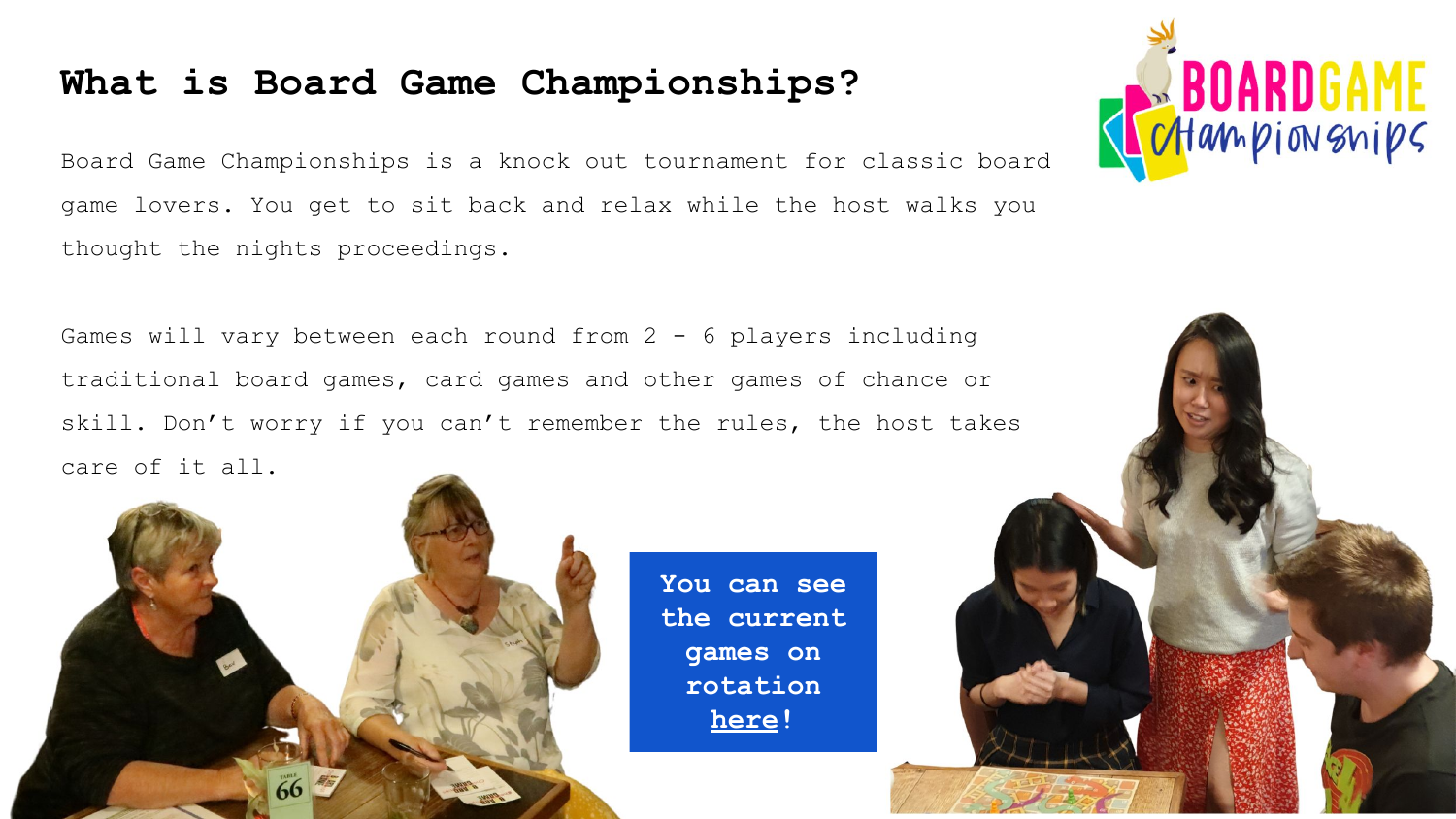# **Who We Work With**

Board Game Championships can host from 10 up to 150 players and can include live entertainment or be tailored to suit private events or functions. Board Game Championships is perfect for venues looking for:





- additional offerings for their **customers**.
- activities that can work within **covid** restrictions.
- something to encourage visitors to have a **meal** and some drinks.
- additional and diverse content for **social media**.
- ways to engage with **new** visitors.
- something **different** from the usual trivia offerings.
- Self-sufficient entertainment that won't add work for your staff.
- Different games each event to keep requlars coming back.

#### **TESTIMONIAL**

I recently booked a corporate event with Board Game Championships and it was amazing from start to finish! The team was super helpful throughout the process with great communication and even took the time to add some extra touches including a welcome drink and fun prizes throughout the night. The MC was also hilarious and kept the energy up with lots of laughs. We all had an awesome time and I would definitely recommend the night for all ages.

5/5! Melissa Roberts, Educational World Travel, Jan 2021.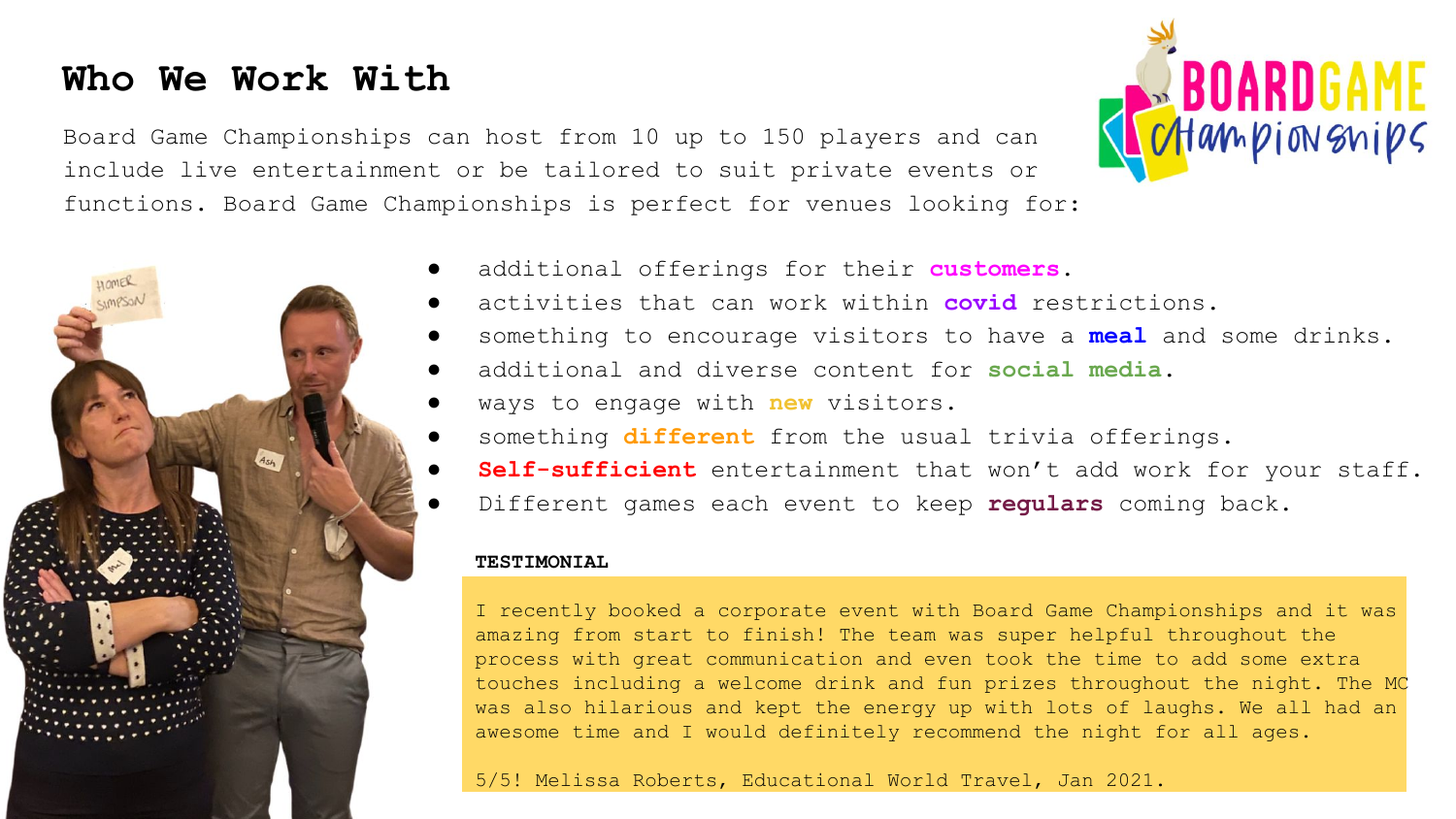### **What We Provide:**

- ❏ **Staff** to set up and pack down the event.
- ❏ An **MC** to host the event.
- ❏ We provide the **prizes** (other than a drink card).
- ❏ Digital **marketing** for the event including sharable social media content.
- ❏ **Registration** incl guest lists or canceled event communication (ie due to Covid).
- ❏ **Sanitization** consumables (wipes, hand sanitizer etc).
- ❏ Notepads, pens games, and any other **consumables** to run the event.

#### **What we need from you:**

- ❏ The venue **space.**
- ❏ Close access to a **bar.**
- ❏ A \$50 \$75 **drink card** for the first place winner (optional 2nd place if you want to but no worries if not)
- ❏ Access to the **TV screen**, mic and an outlet for music (if it's not already existing infrastructure we can make arrangements).

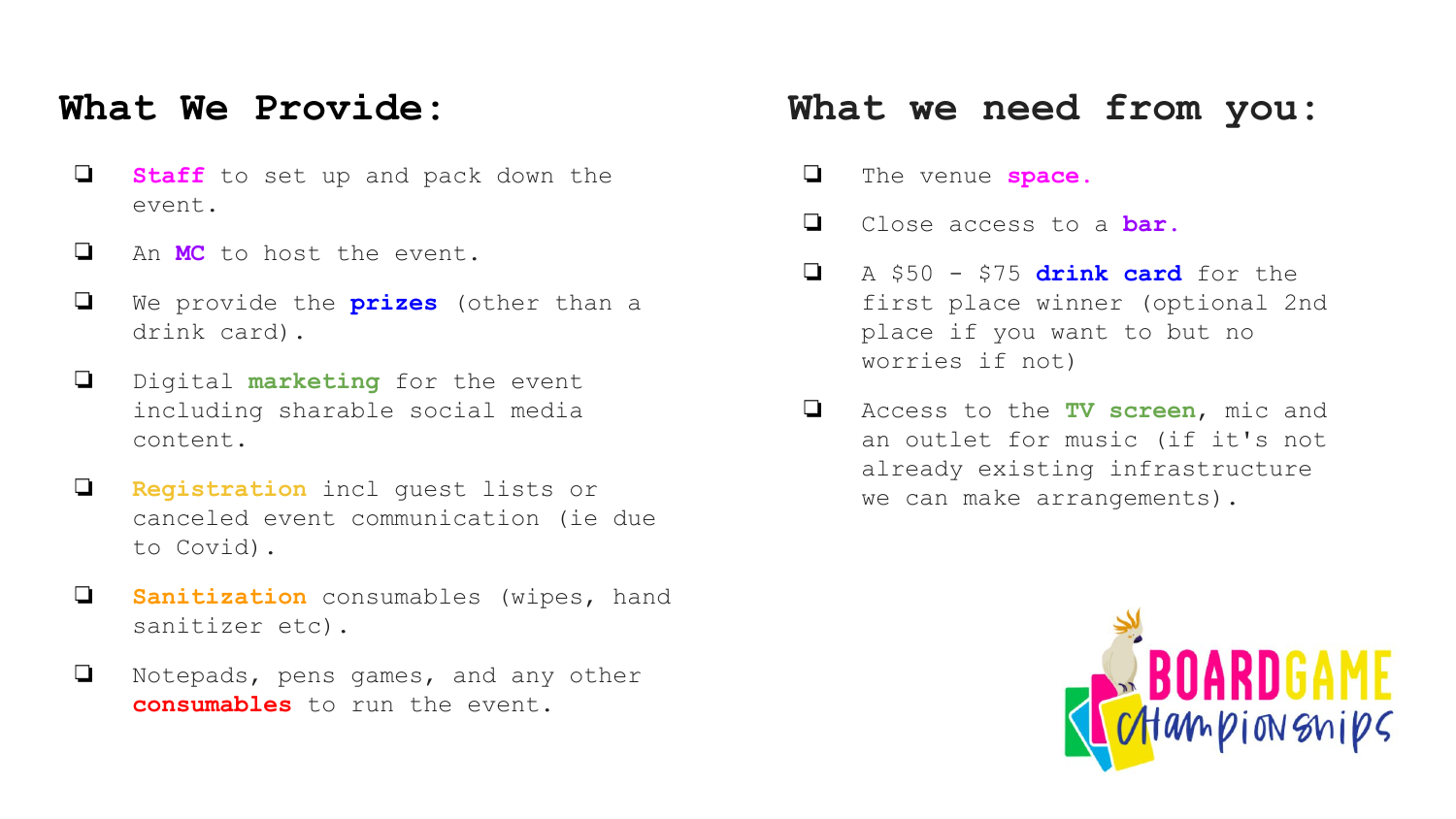# **Costs**

Board Game Championships offers a win-win-win solution where:

- Your costs are covered by customers spending on food and beverages.
- Your customers have a free reason to come by and stick around for more food/drinks.
- We can cover our costs and carry on providing fun and original entertainment.



We charge the venue **\$25 per attendee** with a minimum guarantee of **\$500** per event and a maximum guarantee of **\$650 for a monthly event**  (discounted packages for weekly events available).

We also offer area exclusivity ensuring you will be the only venue in town to offer this to your community!